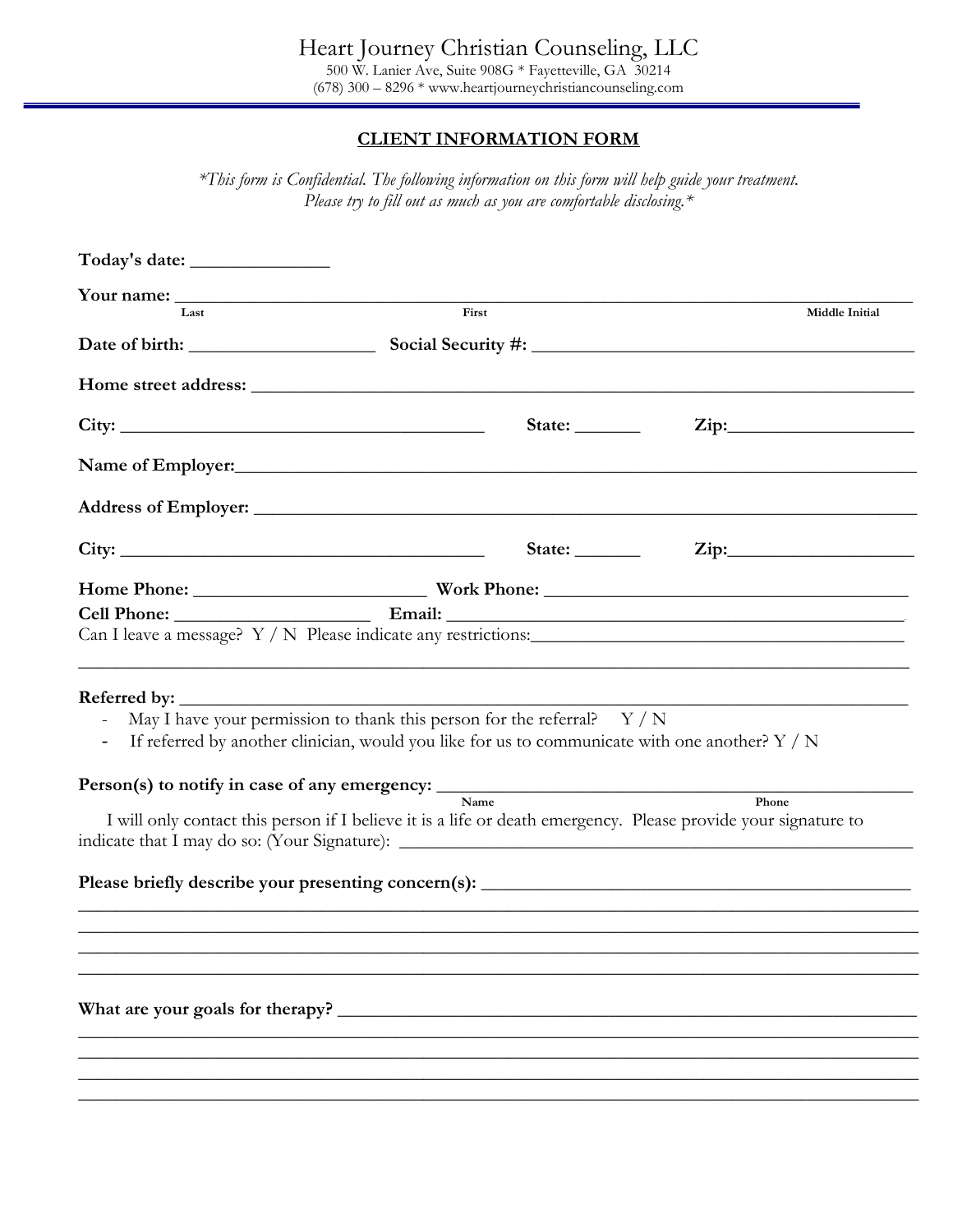**How long do you expect to be in therapy in order to accomplish these goals (or at least feel like you have the tools to accomplish them on your own)? \_\_\_\_\_\_\_\_\_\_\_\_\_\_\_\_\_\_\_\_\_\_\_\_\_\_\_\_\_\_\_\_\_\_\_\_\_\_\_\_\_\_\_\_\_\_\_\_\_\_\_\_**

# **PERSONALITY INFORMATION**

| Active                                    | Hardworking    | Often-blue   | Serious     | Leader      |
|-------------------------------------------|----------------|--------------|-------------|-------------|
| Ambitious                                 | <b>Nervous</b> | Imaginative  | Easy-going  | Disciplined |
| Self-confident                            | Impatient      | Good-natured | Introverted | Lonely      |
| Persistent                                | Impulsive      | Calm         | Extraverted | Likeable    |
| Optimistic                                | Submissive     | Adventurous  | Sensitive   | Moody       |
| Leisure Interests:<br>Personal Strengths: |                |              |             |             |

\_\_\_\_\_\_\_\_\_\_\_\_\_\_\_\_\_\_\_\_\_\_\_\_\_\_\_\_\_\_\_\_\_\_\_\_\_\_\_\_\_\_\_\_\_\_\_\_\_\_\_\_\_\_\_\_\_\_\_\_\_\_\_\_\_\_\_\_\_\_\_\_\_\_\_\_\_\_\_\_\_\_\_\_\_\_\_\_\_\_ \_\_\_\_\_\_\_\_\_\_\_\_\_\_\_\_\_\_\_\_\_\_\_\_\_\_\_\_\_\_\_\_\_\_\_\_\_\_\_\_\_\_\_\_\_\_\_\_\_\_\_\_\_\_\_\_\_\_\_\_\_\_\_\_\_\_\_\_\_\_\_\_\_\_\_\_\_\_\_\_\_\_\_\_\_\_\_\_\_\_

 $\_$  ,  $\_$  ,  $\_$  ,  $\_$  ,  $\_$  ,  $\_$  ,  $\_$  ,  $\_$  ,  $\_$  ,  $\_$  ,  $\_$  ,  $\_$  ,  $\_$  ,  $\_$  ,  $\_$  ,  $\_$  ,  $\_$  ,  $\_$  ,  $\_$  ,  $\_$  ,  $\_$  ,  $\_$  ,  $\_$  ,  $\_$  ,  $\_$  ,  $\_$  ,  $\_$  ,  $\_$  ,  $\_$  ,  $\_$  ,  $\_$  ,  $\_$  ,  $\_$  ,  $\_$  ,  $\_$  ,  $\_$  ,  $\_$  ,

Circle any of the following words that describe you now:

Personal Challenges/Stressors/Growth Areas:\_\_\_\_\_\_\_\_\_\_\_\_\_\_\_\_\_\_\_\_\_\_\_\_\_\_\_\_\_\_\_\_\_\_\_\_\_\_\_\_\_\_\_\_\_\_\_\_\_\_\_\_\_\_

# **MEDICAL HISTORY:**

Please explain any significant medical problems, symptoms, or illnesses: \_\_\_\_\_\_\_\_\_\_\_\_\_\_\_\_\_\_\_\_\_\_\_\_\_\_\_\_\_\_\_\_\_\_

| <b>Current Medications:</b>                                                         |        |         |                                                                                            |
|-------------------------------------------------------------------------------------|--------|---------|--------------------------------------------------------------------------------------------|
| Name of Medication                                                                  | Dosage | Purpose | Name of Prescribing Doctor                                                                 |
|                                                                                     |        |         |                                                                                            |
|                                                                                     |        |         |                                                                                            |
|                                                                                     |        |         |                                                                                            |
|                                                                                     |        |         |                                                                                            |
|                                                                                     |        |         |                                                                                            |
| Do you smoke or use tobacco? YES NO                                                 |        |         | If YES, how much per day?                                                                  |
|                                                                                     |        |         | Do you consume caffeine? YES NO If YES, how much per day?                                  |
| Do you drink alcohol? YES NO                                                        |        |         | If YES, how much per day/week/month/year?                                                  |
| Do you use any non-prescription drugs? YES NO                                       |        |         |                                                                                            |
| If YES, what kinds and how often?                                                   |        |         |                                                                                            |
|                                                                                     |        |         | Have any of your friends or family members voiced concern about your substance use? YES NO |
| Have you ever been in trouble or in risky situations because of your substance use? |        |         | YES NO                                                                                     |
|                                                                                     |        |         |                                                                                            |

\_\_\_\_\_\_\_\_\_\_\_\_\_\_\_\_\_\_\_\_\_\_\_\_\_\_\_\_\_\_\_\_\_\_\_\_\_\_\_\_\_\_\_\_\_\_\_\_\_\_\_\_\_\_\_\_\_\_\_\_\_\_\_\_\_\_\_\_\_\_\_\_\_\_\_\_\_\_\_\_\_\_\_\_\_\_\_\_\_\_

\_\_\_\_\_\_\_\_\_\_\_\_\_\_\_\_\_\_\_\_\_\_\_\_\_\_\_\_\_\_\_\_\_\_\_\_\_\_\_\_\_\_\_\_\_\_\_\_\_\_\_\_\_\_\_\_\_\_\_\_\_\_\_\_\_\_\_\_\_\_\_\_\_\_\_\_\_\_\_\_\_\_\_\_\_\_\_\_\_\_

Previous psychiatric hospitalizations (Approximate dates and reasons):\_\_\_\_\_\_\_\_\_\_\_\_\_\_\_\_\_\_\_\_\_\_\_\_\_\_\_\_\_\_\_\_\_\_\_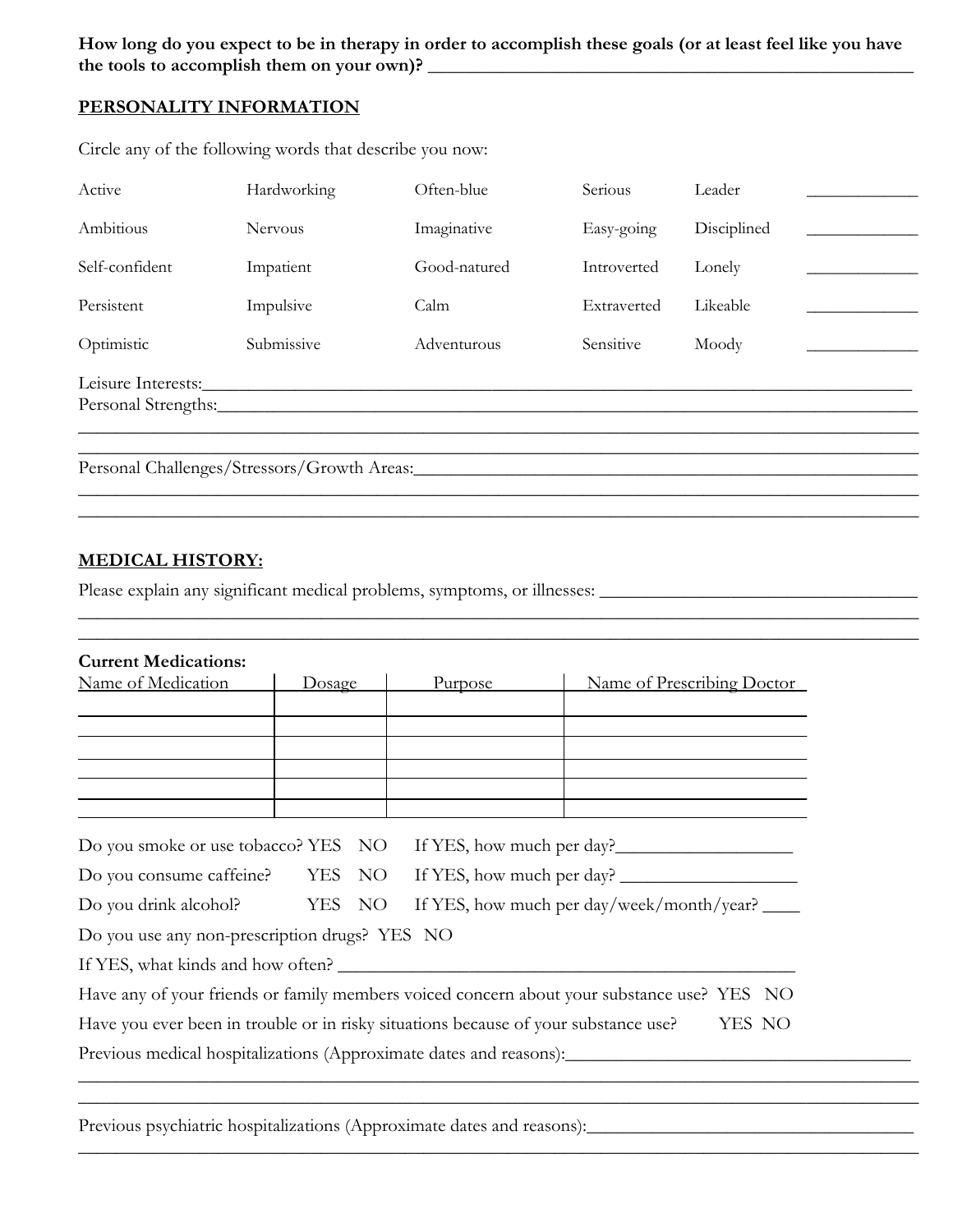Have you ever talked with a psychiatrist, psychologist, or other mental health professional? YES NO (Please list approximate dates and reasons): \_\_\_\_\_\_\_\_\_\_\_\_\_\_\_\_\_\_\_\_\_\_\_\_\_\_\_\_\_\_\_\_\_\_\_\_\_\_\_\_\_\_\_\_\_\_\_\_\_\_\_\_\_\_\_\_

\_\_\_\_\_\_\_\_\_\_\_\_\_\_\_\_\_\_\_\_\_\_\_\_\_\_\_\_\_\_\_\_\_\_\_\_\_\_\_\_\_\_\_\_\_\_\_\_\_\_\_\_\_\_\_\_\_\_\_\_\_\_\_\_\_\_\_\_\_\_\_\_\_\_\_\_\_\_\_\_\_\_\_\_\_\_\_\_\_\_

| Height ____________ Weight (if application) ___________ Age__________ Gender ______________________<br>Do you exercise? Y / N How often? Describe you diet: ____________________________                                                                                           |
|------------------------------------------------------------------------------------------------------------------------------------------------------------------------------------------------------------------------------------------------------------------------------------|
| Sexual & Gender Identity: _ Heterosexual _Lesbian _Gay _Bisexual _Transgender<br>_Asexual __ In Question __Other                                                                                                                                                                   |
| Racial/Ethnic Identity:<br>_African/African-American/Black _ Latino/Latino-American _Bi-Racial/Multi-Racial<br>_American Indian/Alaska Native ___ Middle Eastern/Middle Eastern-American<br>_Asian/Asian-American/Asian Pacific Islander ____White/European-American ___Not listed |
| <b>FAMILY OF ORIGIN:</b>                                                                                                                                                                                                                                                           |
|                                                                                                                                                                                                                                                                                    |
| How would you describe your relationship with your father?                                                                                                                                                                                                                         |
| Are your parents still married?<br>If they divorced, how old were you when they separated or                                                                                                                                                                                       |
| Were there any other primary care givers who you had a significant relationship with? If so, please describe how                                                                                                                                                                   |
| How would you describe your relationships with your siblings?                                                                                                                                                                                                                      |
| <b>RELATIONSHIPS &amp; SOCIAL SUPPORT &amp; SELF-CARE:</b>                                                                                                                                                                                                                         |
| POOR<br>EXCELLENT<br>Currently in Relationship? ______ How Long? ______ Relationship Satisfaction: 1 2 3 4 5 6 7                                                                                                                                                                   |
| Marital Status: Cohabitation Engaged Divorced Married Separated Single Widowed<br>Previously Married? Y / N How Long?                                                                                                                                                              |
|                                                                                                                                                                                                                                                                                    |
|                                                                                                                                                                                                                                                                                    |
| <u> 1989 - Johann Stoff, amerikansk politiker (d. 1989)</u>                                                                                                                                                                                                                        |
| <u> 1980 - Johann John Stone, mars eta bainar eta bainar eta baina eta baina eta baina eta baina eta baina eta b</u>                                                                                                                                                               |
| <u> 1989 - Johann Stoff, Amerikaansk politiker († 1989)</u><br><b>EXCELLENT</b><br><b>POOR</b><br>Current level of satisfaction with your friends and social support:<br>1 2 3 4 5 6 7                                                                                             |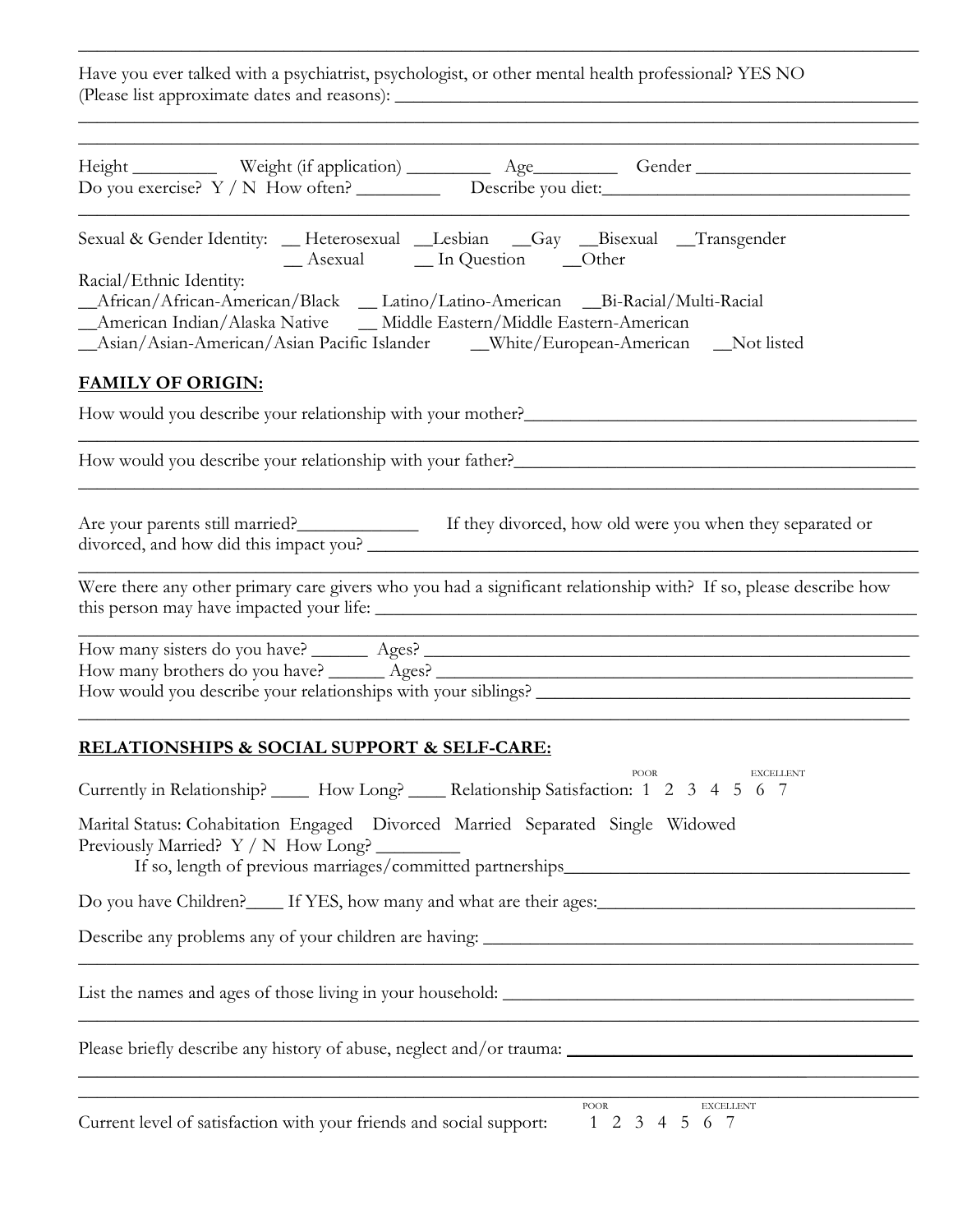Please briefly describe your coping mechanisms and self-care:\_\_\_\_\_\_\_\_\_\_\_\_\_\_\_\_\_\_\_\_\_\_\_\_\_\_\_\_\_\_\_\_\_\_\_\_\_\_\_\_\_\_

Briefly describe your diet and exercise patterns:\_\_\_\_\_\_\_\_\_\_\_\_\_\_\_\_\_\_\_\_\_\_\_\_\_\_\_\_\_\_\_\_

#### **EDUCATION & CAREER**

High School/GED\_\_\_ College Degree\_\_\_ Graduate Degree(or Higher)\_\_\_ Vocational Degree\_\_\_

\_\_\_\_\_\_\_\_\_\_\_\_\_\_\_\_\_\_\_\_\_\_\_\_\_\_\_\_\_\_\_\_\_\_\_\_\_\_\_\_\_\_\_\_\_\_\_\_\_\_\_\_\_\_\_\_\_\_\_\_\_\_\_\_\_\_\_\_\_\_\_\_\_\_\_\_\_\_\_\_\_\_\_\_\_\_\_\_\_\_ \_\_\_\_\_\_\_\_\_\_\_\_\_\_\_\_\_\_\_\_\_\_\_\_\_\_\_\_\_\_\_\_\_\_\_\_\_\_\_\_\_\_\_\_\_\_\_\_\_\_\_\_\_\_\_\_\_\_\_\_\_\_\_\_\_\_\_\_\_\_\_\_\_\_\_\_\_\_\_\_\_\_\_\_\_\_\_\_\_\_

\_\_\_\_\_\_\_\_\_\_\_\_\_\_\_\_\_\_\_\_\_\_\_\_\_\_\_\_\_\_\_\_\_\_\_\_\_\_\_\_\_\_\_\_\_\_\_\_\_\_\_\_\_\_\_\_\_\_\_\_\_\_\_\_\_\_\_\_\_\_\_\_\_\_\_\_\_\_\_\_\_\_\_\_\_\_\_\_\_\_

\_\_\_\_\_\_\_\_\_\_\_\_\_\_\_\_\_\_\_\_\_\_\_\_\_\_\_\_\_\_\_\_\_\_\_\_\_\_\_\_\_\_\_\_\_\_\_\_\_\_\_\_\_\_\_\_\_\_\_\_\_\_\_\_\_\_\_\_\_\_\_\_\_\_\_\_\_\_\_\_\_\_\_\_\_\_\_\_\_\_

\_\_\_\_\_\_\_\_\_\_\_\_\_\_\_\_\_\_\_\_\_\_\_\_\_\_\_\_\_\_\_\_\_\_\_\_\_\_\_\_\_\_\_\_\_\_\_\_\_\_\_\_\_\_\_\_\_\_\_\_\_\_\_\_\_\_\_\_\_\_\_\_\_\_\_\_\_\_\_\_\_\_\_\_\_\_\_\_\_\_

\_\_\_\_\_\_\_\_\_\_\_\_\_\_\_\_\_\_\_\_\_\_\_\_\_\_\_\_\_\_\_\_\_\_\_\_\_\_\_\_\_\_\_\_\_\_\_\_\_\_\_\_\_\_\_\_\_\_\_\_\_\_\_\_\_\_\_\_\_\_\_\_\_\_\_\_\_\_\_\_\_\_\_\_\_\_\_\_\_\_ \_\_\_\_\_\_\_\_\_\_\_\_\_\_\_\_\_\_\_\_\_\_\_\_\_\_\_\_\_\_\_\_\_\_\_\_\_\_\_\_\_\_\_\_\_\_\_\_\_\_\_\_\_\_\_\_\_\_\_\_\_\_\_\_\_\_\_\_\_\_\_\_\_\_\_\_\_\_\_\_\_\_\_\_\_\_\_\_\_\_

What is your current employment?\_\_\_\_\_\_\_\_\_\_\_\_\_\_\_\_\_\_\_\_\_\_\_\_\_\_\_\_\_\_\_\_\_\_\_\_\_\_\_\_\_\_\_\_\_\_\_\_\_\_\_\_\_\_\_\_\_\_\_\_\_\_\_

 POOR EXCELLENT Employment Satisfaction: 1 2 3 4 5 6 7

Any past career positions that you feel are relevant?

### **RELIGIOUS/SPIRITUAL BACKGROUND**

Is spirituality important in your life and if so please explain:

Do you believe in God?  $Y/N$  Have you accepted Jesus Christ in your heart?  $Y/N$  At what age?

Do you attend church? Never Occasionally Often Where? \_\_\_\_\_\_\_\_\_\_\_\_\_\_\_\_\_\_\_\_\_\_\_\_\_\_

Do you pray? Never Occasionally Often Do you read your bible? Never Occasionally Often

Describe any recent changes in your spiritual life:

Did you attend church regularly as a child/adolescent: \_\_\_\_\_\_\_\_\_\_\_\_\_\_\_\_\_\_\_\_\_\_\_\_\_\_\_\_\_\_\_\_\_\_\_\_\_\_\_\_\_\_\_\_\_\_\_

Does your spouse/partner attend church with you? \_\_\_\_\_\_\_\_\_\_\_\_\_\_\_\_\_\_\_\_\_\_\_\_\_\_\_\_\_\_\_\_

His/her religious background: \_\_\_\_\_\_\_\_\_\_\_\_\_\_\_\_\_\_\_\_\_\_\_\_\_\_\_\_\_\_\_\_\_\_\_\_\_\_\_\_\_\_\_\_\_\_\_\_\_\_\_\_\_\_\_\_\_\_\_\_\_\_\_\_\_

Do you want to incorporate prayer and/or bible reading in your session?

Would you like information on inner healing prayer?  $Y / N$  \_\_\_\_\_ Undecided